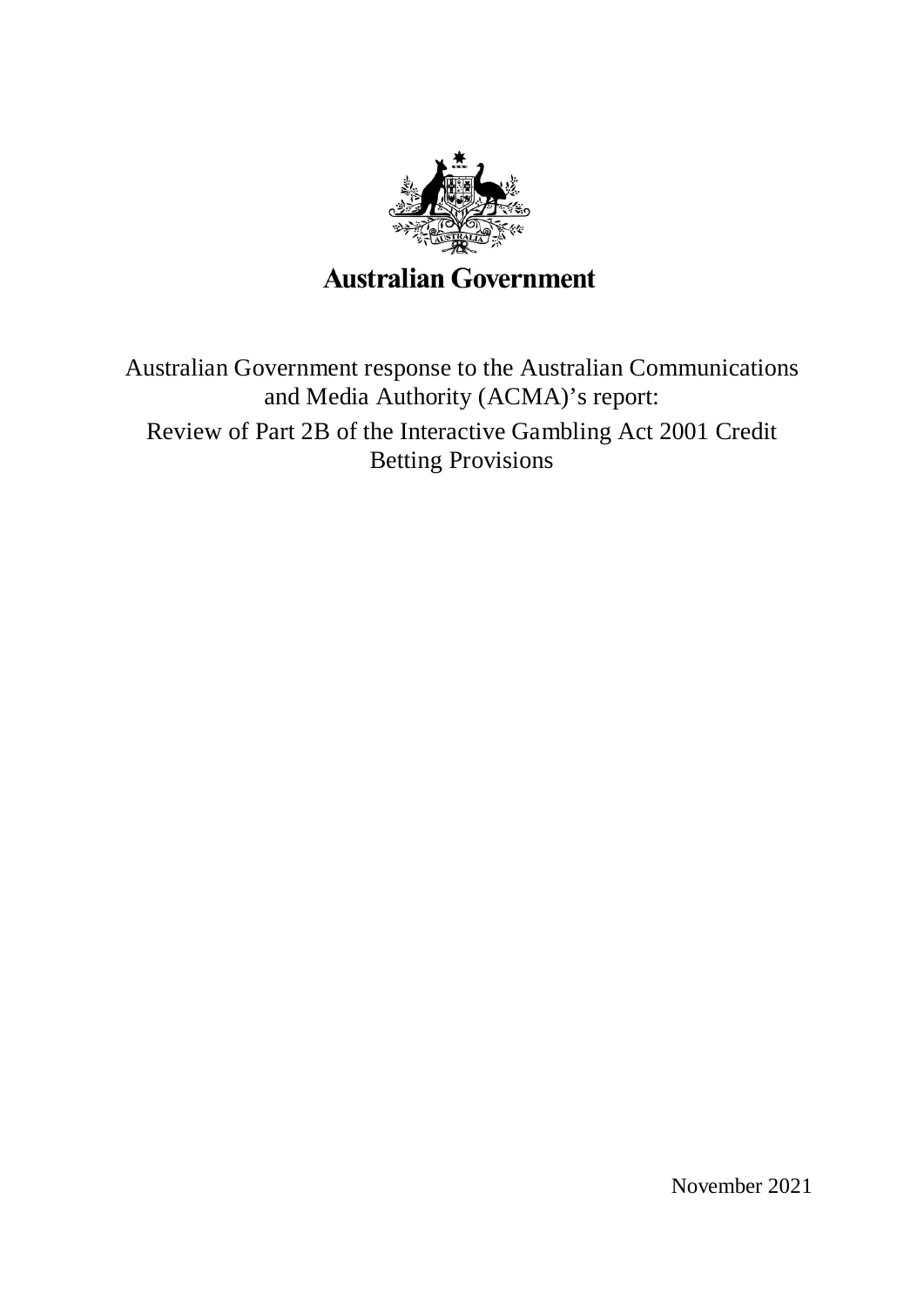## **Introduction**

The Australian Communications and Media Authority (ACMA) was required by section 15G of the *Interactive Gambling Act 2001* (IGA) to review the operation of Part 2B of the IGA (Credit Betting Prohibitions). Section 15G (4) required the Minister for Communications, Urban Infrastructure, Cities and the Arts to table this review in each House of the Parliament within 15 sitting days of that House after the Minister receives the report. The Minister received the report on 17 August 2021. The report was tabled in the House of Representatives on 25 October 2021 and will be tabled in the Senate during the November 2021 sittings.

## **Credit Betting Prohibitions are part of Government's commitment for safer online gambling**

The Australian Government welcomes the report and recognises the issues raised are of great interest to many Australians. The Government is committed to ensuring online gambling takes place under a robust legislative framework with strong consumer protections.

The Credit Betting Prohibitions ban interactive wagering operators from providing credit to Australian customers or facilitating the provision of credit via third parties. The intent of these measures is to reduce the risk that the availability of credit may present to individuals who gamble beyond their capacity to pay.

The Credit Betting Prohibitions were implemented as part of the National Consumer Protection Framework for online wagering (National Framework). The National Framework sets out ten nationally consistent minimum protection measures for consumers of interactive wagering services licensed in Australia. Six of the ten measures have been fully implemented, including voluntary pre-commitment deposit limits for customers; a reduction in customer verification timeframes; and restrictions around the offering of betting inducements.

The Government is working with states and territories to implement the remaining measures under the National Framework, including the establishment of a National Self-Exclusion Register for online wagering (Register). The Register will allow individuals to exclude themselves from all interactive wagering services via a simple online registration process. It is aimed at individuals who are at risk of, or already experiencing significant levels of harm from online wagering. Trialling of the Register has commenced ahead of an anticipated launch in mid-2022.

## **ACMA's report has found the Credit Betting Prohibitions are operating effectively**

ACMA's review focussed on the operational effectiveness and efficiency of the Credit Betting Prohibitions, taking into account the objects intended by the Parliament in amending the IGA. In particular, ACMA looked at whether the provisions could be simpler, clearer or easier to understand or enforce.

ACMA's review found that the Credit Betting Prohibitions are generally operating effectively. However, the review makes a number of recommendations aimed at further supporting the harm minimisation objectives of the IGA and assisting with the enforcement of the prohibitions.